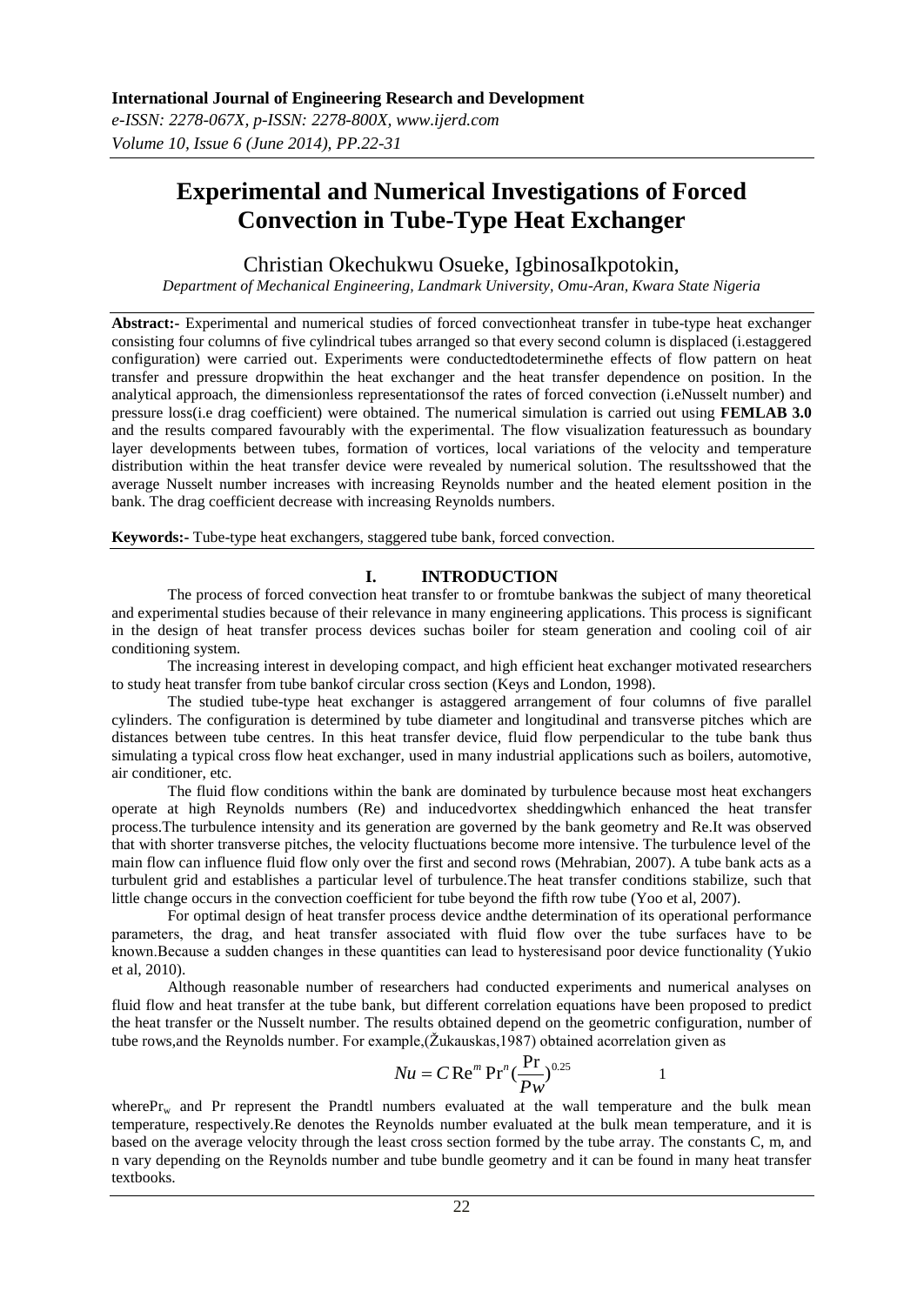Generally, a correction factor is always introduced in heat transfer coefficient correlation for number of tube rows because the shorter the bank, the lower the average heat transfer. The influence of the number of tube rows becomesnegligible only for *N*>16 (Incropera and Dewitt 2004).

The pressure drop in tube-type heat exchanger is related to the drag coefficient according to the following equation (Kays& London, 1998).

$$
\Delta P = \zeta N_R \frac{1}{2} \rho V^2
$$
 2

The focusof this study is to conduct experimental and numerical investigations to determine the heat transfer coefficient between a heated cylindrical copper element and the air flowcharacteristics as it passthrough a tube-type heat exchanger.The experimental data was then correlated by power-law curve fitting to obtain the Nusselt number. Furthermore, the experimental data was also used to compute the pressure loss coefficient which represents the pressure drop imposed on the flow by each successive row of tubes. The numerical technique allows flow visualization and temperature distribution within the heat exchanger.

#### **II. MATERIALS AND METHODS**

# **Experimental Technique**

Theexperimental technique is essential to produce cooling curves of heated element for different flow conditions. The primary component of the tube-type heat exchanger (i.e test apparatus) is valve controlled air flow duct with a perspex test section of 125mm x 125mm through which air is drawn by a centrifugal fan, and into which the heated element under investigation is inserted as shown in Fig 1.

Air temperature upstream of the test section and atmospheric pressure were obtained by means of thermocouple and mercury barometer respectively.

Air pressure differential upstream and downstream of the test section were measured by inclined water manometer connected to the head tube located in the centre upstream position with the tube itself on the horizontal centerline of the test section, and it faced upstreamas shown in Fig 1. The velocity upstream the test section is established from the pressure drop between atmosphere and upstream static pressure tapping (i.e depression of water column the manometer) and is recorded  $H_1$ in meters. The sampled result is as shown in Table 3.

Heat transfer measurements were obtained by replacing one of the Perspex rodswith an externally identical heated copper rod. The copper rod outer and inner diameter are 12.45mm and 11.5mmrespectively and its length is 95mm. It is carried between two extension rods of fabricated plastic compound.The element temperature is obtained by K-type 0.2 mm diameter thermocouple probe inserted at itscentre. The thermocouple output is connected to a digital multimeter (MAS-34X model) which also was connected to a Pentium 3 desktop computer as shown in Fig 1.

The test procedure involved heating the copper rod with electrical heater to  $70^0C$  above air flow temperature outside the test section. Thereafter, it is was inserted at different desired positionsin the test section (i.ecentre of  $1^{\text{st}}$ ,  $2^{\text{nd}}$ ,  $3^{\text{rd}}$  and  $4^{\text{th}}$  columns) under different flow conditions such as 10, 20, 30, 40, 50, 60, 70, 80, 90 and 100% throttle openings.Then its temperature and time of coolingwere recorded with the thermocouple embedded at its centre.The heat transfer coefficient is then deduced from logarithm plot (Fig 3.0) of rate of cooling together with the knowledge of the thermal capacity and surface area of the copper.



**Fig.1: Cross flow tube-type heat exchanger experimental test rig.**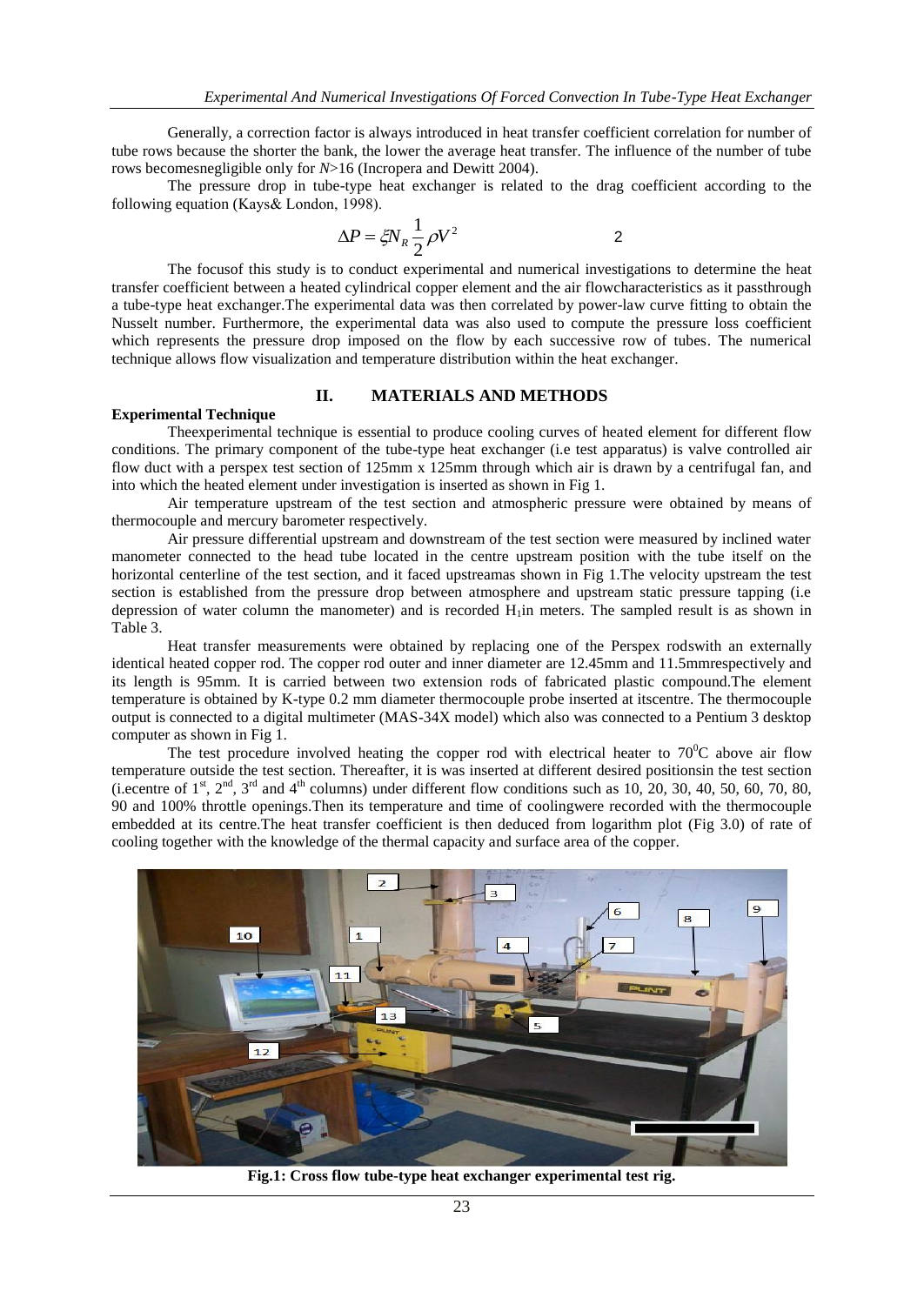Where

1. Fan, 2. Air discharge tube, 3. Throttle valve, 4. Working section, 5. Electric heater, 6. Total head tube, 7. Test element, 8. Thermometer, 9. Bellmouth, 10. Computer, 11. Digital multimeter, 12. Control panel and 13. Inclined manometer.

#### **Basic assumptions and problem formulation**

It was assumed that the heat generated in the cylindrical copper element is transferred to the air that flowing through it. However, a certain amount of heat is conducted from the element into the plastic extension pieces. A correction factor of 8.4mm was used to compensate for plastic extension (Plint and Partners Ltd, 1981). Therefore:

 $L_1 = L + 0.0084$  3

It was further assumed that temperature gradients within the element are negligible, so that the thermocouple embedded at the centre gives a true reading of the effective surface temperature. The justification for this assumption is that the Biot number is very small( $Bi < 0.1$ ).

The rate of heat transfer from the element to the air stream is given by:

$$
q = hA(T - Ta) \tag{4}
$$

The temperature drop d*T*in a period of time *dt*is given by:

$$
-qdt = mcdT
$$
 5

Combining Equations (4) and (5)gives:

$$
\frac{-dT}{(T - T_a)} = \frac{hA_1}{mc} dt \qquad 6
$$

where*A* is replaced by  $A_1$  to allow for the tube plastic extensions. Integrating equation (6), we obtain:

7

$$
\log_e(T - T_a) - \log_e(T_o - T_a) = \frac{-hA_1t}{mc}
$$

Equation (7) suggests that a plot of  $\log_e(T - T_a)$  against *t* yield a straight line slope

$$
M=\frac{-hA_1}{mc}\,8
$$

and since we can obtained the other factors in this expression from the geometrical properties of copper in table 1.,the heat transfer coefficient is related to the slope M of this line by the following expression:

$$
h = \frac{-mc}{A_1}M \, 8
$$

A plot of  $log_{10}(T - T_a)$  against time (t) was used, since  $log_eN = 2.3026 log_{10}N$ .

The effective velocity of the air across the element is determined by calculating the velocity *V*<sub>*I*</sub>upstream. The velocity *V*<sub>*I*</sub> developed by gas of density  $\ell$  expanding freely from rest under the influence of pressure difference *P*.When *P* is sufficiently small for compressibility to be neglected, then, applying Bernoulli's equation gives:

$$
\frac{\ell V_1^2}{2} = P \qquad \qquad 9a
$$

the pressure head  $H<sub>I</sub>$  was measured in centimeters of water. Since

 $1cm H_2O = 98.1 N/m^2$ equation (9a) becomes

$$
\frac{\ell V_1^2}{2} = 98.1 H_1 \text{ 9b}
$$

The density of air under pressure  $P_a$  and at temperature  $T_a$  is given by ideal gas equation.

$$
P_a = RT_a 10
$$

where the gas constant  $R = 2875$ *J/kmol.K* substituting equation (9) in (10) yields:

$$
V_{I} = 237.3 \sqrt{\frac{H_{1}T_{A}}{P_{A}}} \ 11
$$

Equation (11) is used for calculating local velocities upstream of the test section.

The calculation of the effective velocity through bank of tubes was based on the minimum flow area. When all the tubes are in position, the minimum area occurs in a transverse plane. Therefore,

 $V = 2V_1 12$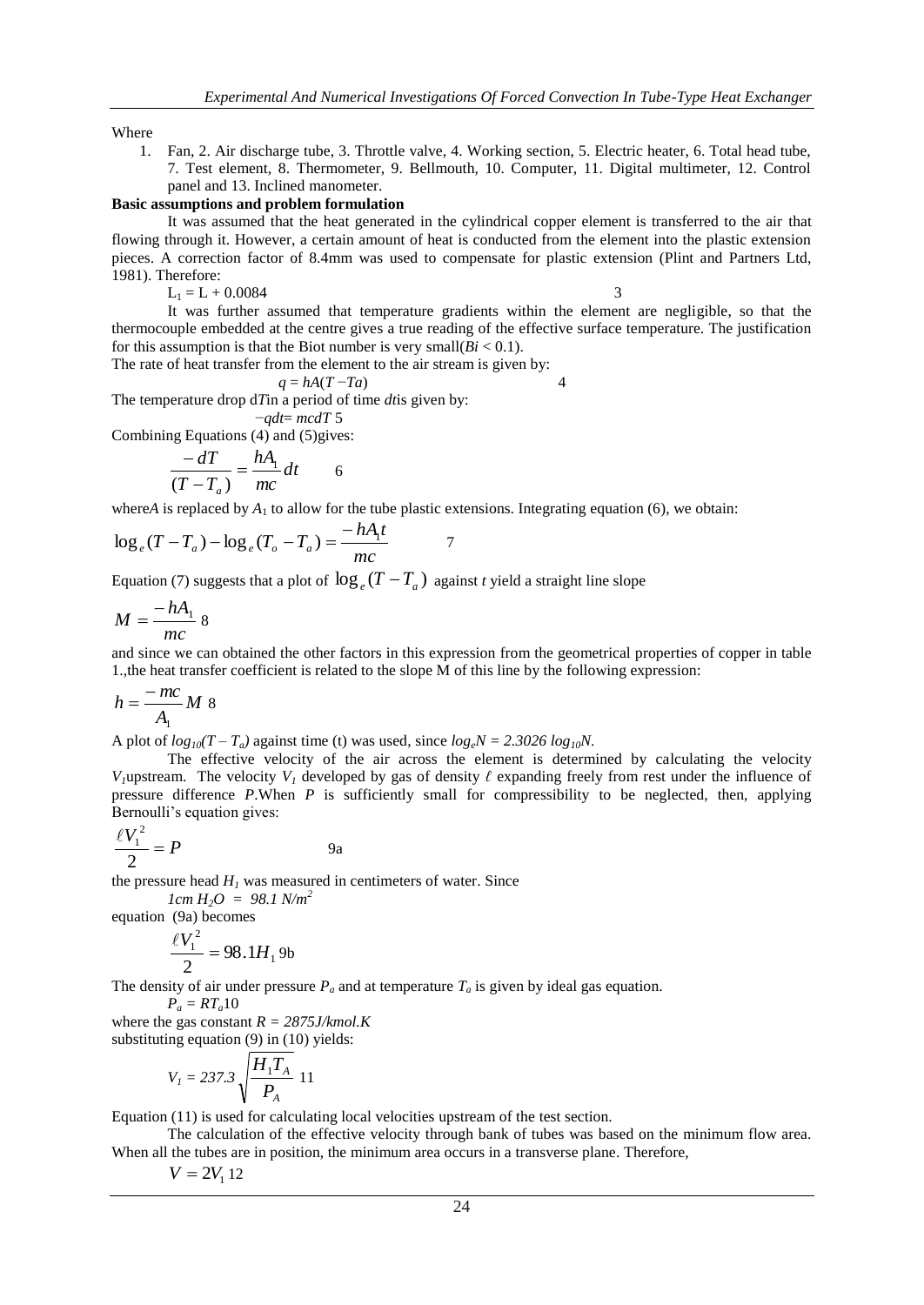Dimensional analysis shows that the relationship between *h* and the independent variables is expressed as:

*Nu K*  $\frac{hD}{\sigma}$  = *Nu* 13

$$
\text{Re} = \frac{\ell V D}{\mu} 14
$$
  
Pr =  $\frac{C_p \mu}{K}$  15

The pressure drop is express as a proportion to the velocity head. It represents the pressure drop imposed on the flow by each successive rank of tubeswhich is represented as:

$$
H_3 = H_1 - H_2 \tag{16}
$$

and the drag coefficient is calculated as:

$$
C_D = \frac{H_3}{4} / 4H_1
$$
 17

# **III. NUMERICAL MODELLING**

Numerical simulation technique was essential for flow visualization and temperature distribution within the heat exchanger. The simulation modeling was performed in a two-dimensional domain, which represents the test section as shown in Fig2. FEMLAB 3.0software was used to draw all parts in computational domain and to generate grids. The dimensions of computational domain were idealized to reveal the fundamental issues and enable validation with the experimental data that was the reason why this computational domain only cover thetest working section. Thiscomputational domain has a length andwidth as same size with the experimentaltest section.



**Fig.2: Schematic diagram of a staggered tube bank working section.**

Since the governing equations are in spatial coordinates, the boundary conditions were provided for all boundaries of the computation domain. At the up-stream boundary, uniform flow velocity *Uin*and temperature *Tin*were assumed. At the down-stream end of the computational domain, the Neumann boundary condition was applied. At the solid cylinder surfaces represented by circles, no-slip conditions and thermal insulation were applied, while constant temperature $T_{\text{tube}}$ was specified for the heated element. At the symmetry plane, normal velocity and the temperature variation along the normal direction were set to zero.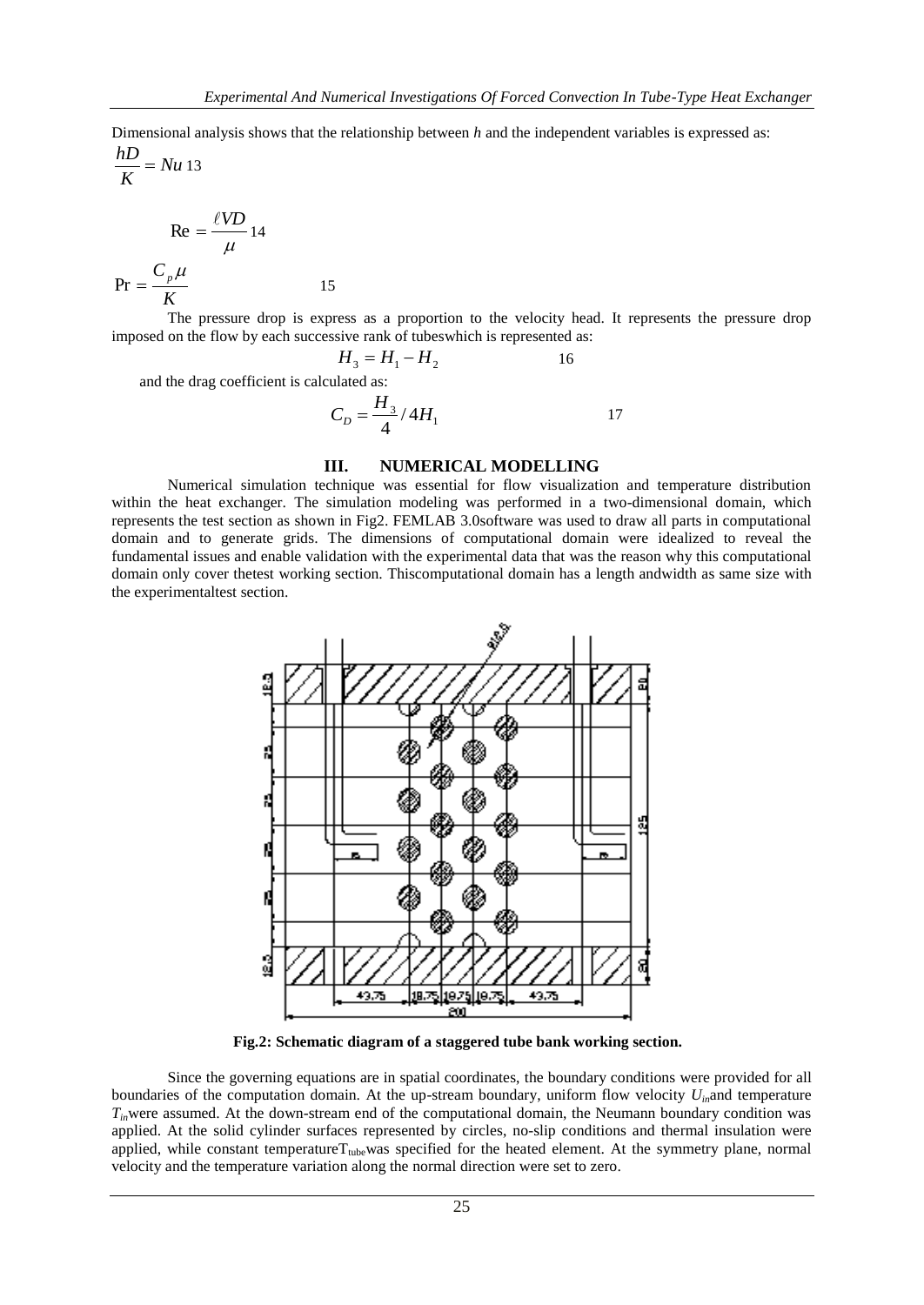# **IV. RESULTS AND DISCUSSION**

Experimental and numerical simulations of heat transfer and fluid flow characteristics of tube-type heat exchanger with staggered configuration are presented.

Forthese studies, the following dimension and fluid properties used are presented in tables1 and 2 respectively.

| <b>Description</b>             | Quantity | Unit           |  |  |
|--------------------------------|----------|----------------|--|--|
| External diameter (d)          | 12.45    | mm             |  |  |
| Internal diameter $(d_i)$      | 11.5     | mm             |  |  |
| Thickness of tube (t)          | 0.5      | mm             |  |  |
| Length of tube (l)             | 95       | Mm             |  |  |
| Effective length $(l_1)$       | 0.1304   | M              |  |  |
| Surface area $(A)$             | 0.00371  | m <sup>2</sup> |  |  |
| Effective surface area $(A_1)$ | 0.00404  | m <sup>2</sup> |  |  |
| Specific heat (C)              | 380      | J/kg.K         |  |  |
| Mass(m)                        | 0.0274   | Кg             |  |  |

| Table 1. Geometrical properties of the copper rod. |  |  |
|----------------------------------------------------|--|--|
|                                                    |  |  |

| Table 2. Properties of the fluid (air). |  |  |
|-----------------------------------------|--|--|
|                                         |  |  |

| <b>Description</b>            | Quantity        | Unit        |
|-------------------------------|-----------------|-------------|
| Ambient temperature $(T_a)$   | 300             | $\rm ^{o}K$ |
| Barometric pressure $(P_a)$   | 99,042          | $N/m^2$     |
| Density of air at $T_a(\ell)$ | 1.1614          | $kg/m^3$    |
| Dynamic viscosity $(\mu)$     | $1.846X10^{-5}$ | kg/ms       |
| Thermal conductivity $(K)$    | 0.0263          |             |
|                               |                 | J/msoC      |

In a particular test, the heated element was inserted at the centre position in the first column of tubes with the apparatus running, the results obtained for different set flow rate are in the ranges of  $10 - 100\%$  and are presented in table 3. The rate of cooling resulting from minimum flow rate of 10% is shown in Fig 3.The pressure differential $H_3$ imposed on the flow by each successive column of tubeacross the exchanger was obtained with all the tubes in position and the test result is shown in Fig 4.

| ERTHEIR IS positioned at the centre cor T condition. |                                 |                         |            |       |              |                             |           |
|------------------------------------------------------|---------------------------------|-------------------------|------------|-------|--------------|-----------------------------|-----------|
| <b>Throttle</b><br>opening<br>$(\%)$                 | $H_1$<br>$\text{cmH}_2\text{O}$ | $\mathbf{V}_1$<br>(m/s) | V<br>(m/s) | Re    | M<br>$(s^1)$ | H<br>(J/ms <sup>20</sup> C) | <b>Nu</b> |
| 10                                                   | 0.03                            | 2.263                   | 4.524      | 3543  | $-0.009$     | 53.4182                     | 25.28732  |
| 20                                                   | 0.18                            | 5.541                   | 11.082     | 8680  | $-0.011$     | 65.28891                    | 30.90673  |
| 30                                                   | 0.33                            | 7.502                   | 15.005     | 11753 | $-0.011$     | 65.28891                    | 30.90673  |
| 40                                                   | 0.48                            | 9.048                   | 18.097     | 14175 | $-0.012$     | 71.22427                    | 33.71643  |
| 50                                                   | 0.64                            | 10.448                  | 20.896     | 16367 | $-0.013$     | 77.15962                    | 36.52613  |
| 60                                                   | 0.79                            | 11.608                  | 23.216     | 18187 | $-0.013$     | 77.15962                    | 36.52613  |
| 70                                                   | 0.94                            | 12.662                  | 25.325     | 19836 | $-0.013$     | 77.15962                    | 36.52613  |
| 80                                                   | 1.096                           | 13.673                  | 27.345     | 21418 | $-0.013$     | 77.15962                    | 36.52613  |
| 90                                                   | 1.248                           | 14.59                   | 29.18      | 22856 | $-0.013$     | 77.15962                    | 36.52613  |
| 100                                                  | 1.42                            | 15.563                  | 31.126     | 24380 | $-0.014$     | 83.09498                    | 39.33583  |

| Table 3.0: Data Corresponding to Ten Different Throttle Openings when the Heated |
|----------------------------------------------------------------------------------|
| Element is positioned at the centreof 1 <sup>st</sup> column.                    |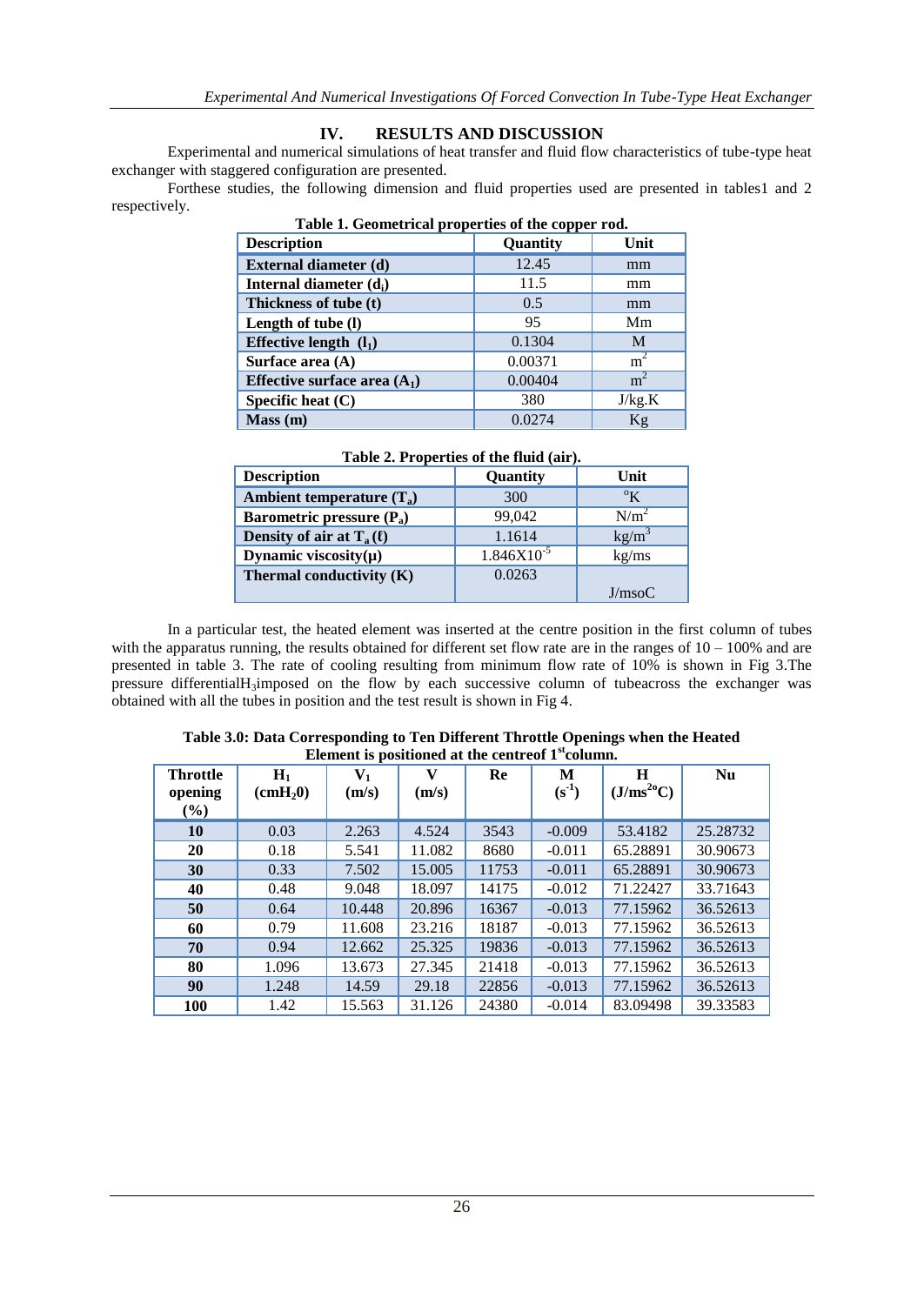

**Fig. 3: A plot of log10(T-Ta) against t for 10% throttle opening.**



# **Fig. 4: Pressure differential across the tube bank.**

Dimensionless quantities such as Reynolds number, drag coefficient and Nusselt number were calculated using the relevant equations. The drag coefficient which represents the pressure drop was calculated using equation (17) and the results were plotted against Reynolds number is shown in Fig.5.In the case of Reynolds number equation (14) was used, while equation (13) was used to calculate the Nusselt number. The results are shown in table 3. Furthermore, empirical correlation for heat transfer coefficient was obtained with power-law curve fitting. The curves are shown in Fig. 6 and the resulting correlation are shown in table 4.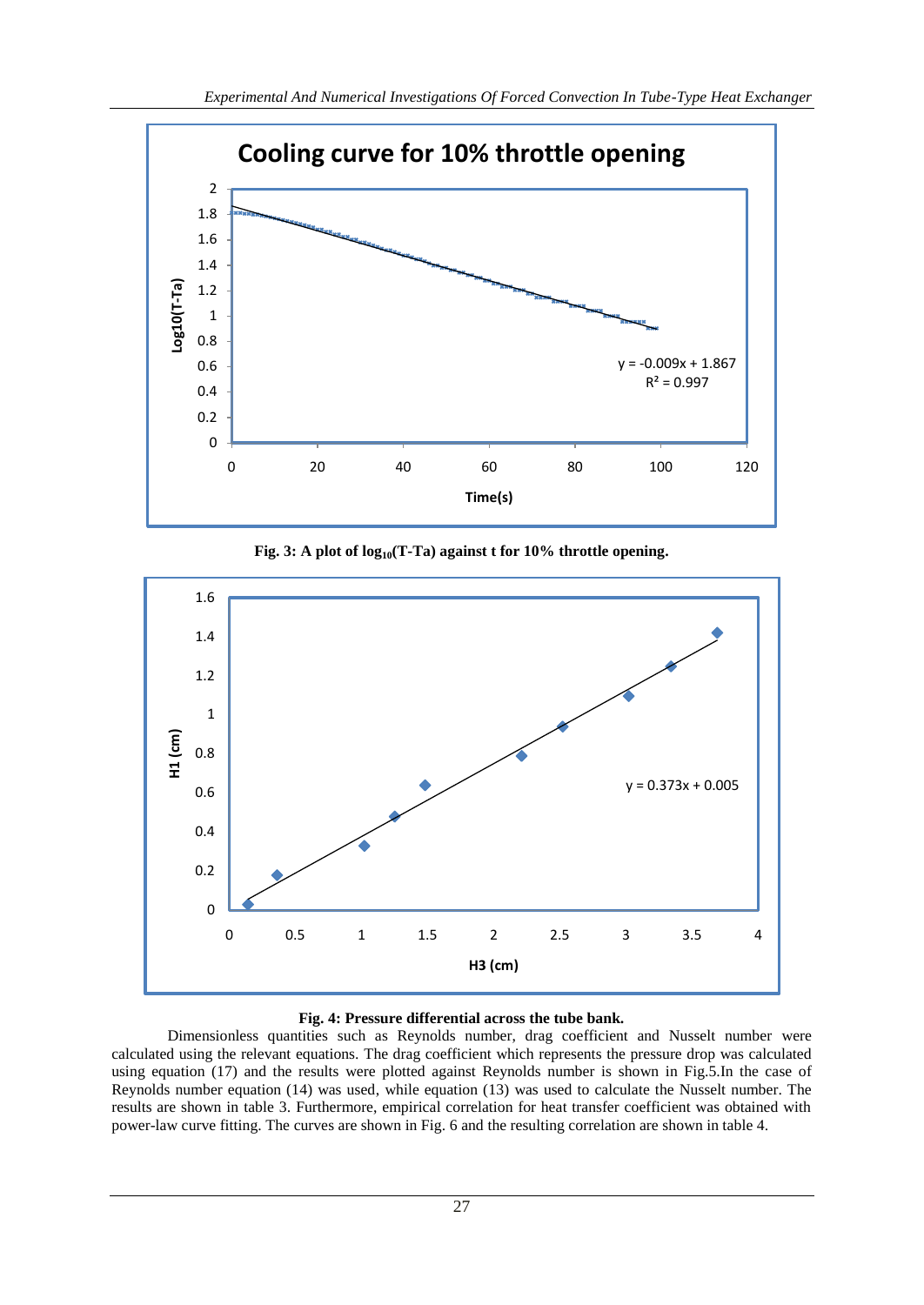

**Fig. 5: Drag coefficient vs. Reynolds number.**



**Fig. 6: Relationship between experimental Nu and Re for cross flow of air that past the tube bank**

| <b>Rows</b>                                       |  | <b>Experimental Correlations</b>                          |  |
|---------------------------------------------------|--|-----------------------------------------------------------|--|
| 1 <sup>st</sup>                                   |  | $Nu = 4.125Re0.24$<br>$R^2 = 0.952$                       |  |
| $2^{\overline{\text{nd}}}$                        |  | $Nu = 3.858Re0.25$<br>$R^2 = 0.990$                       |  |
| 3rd                                               |  | $\overline{Nu} = 4.758\text{Re}^{0.216}$<br>$R^2 = 0.972$ |  |
| 4 <sup>th</sup>                                   |  | $Nu = 4.258Re0.271$<br>$R^2 = 0.993$                      |  |
| Numerical results<br><b>Velocity Distribution</b> |  |                                                           |  |

**Table 4: Experimental results showing Nu and Re relationship.**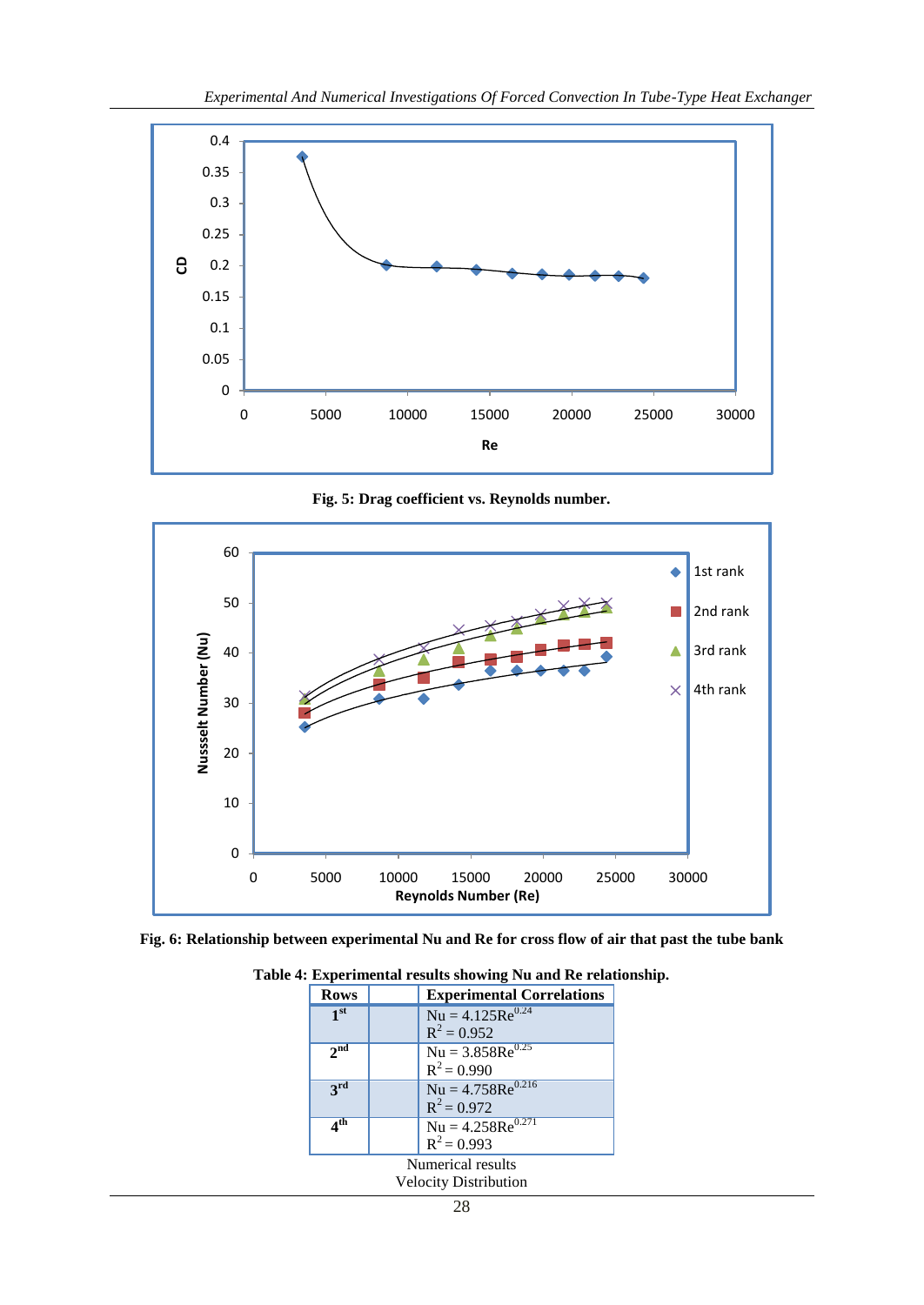

**Fig. 7: Velocity distribution in the tube bank at Re = 24380**

Velocity patternin the bank isillustrated in Fig.7. Fluid velocity in the mid-plane of the tubes wasobserved to be higher and weak near tube surface plane because of the boundary layer development on the surface. A detailed inspection of the Figure shows that higher percentage of fluid stream is imposed upon the heated tube surface. As a result of this, relatively smaller wake region was developed.It can also be seen that the main flow that passed through every tube rank and the flow arewell mixed. This in turn enhances the heat transfer. The streamline plot revealed that vortex formation occurs in the zones of recirculation. However, the region was much larger behind the last column of cylinders for low Reynolds number. Boundary Layer Separation



**Fig. 8:The boundary layer separation point of first rank in tube bank at Re = 24380**

Boundary layer separation occurat a point on the tubes where the fluid momentum is too weak to overcome the adverse pressure gradient and then detached from the tubes surface as shown in figure 8.0. This separation was observed shortly after  $(\theta = 90^{\circ})$ . By the nature of these flow separations, local heat transfer and fluid mixing increase especially upstream of the tubes and cause low performance at the wake region located downstream of the tubes.

Temperature Distribution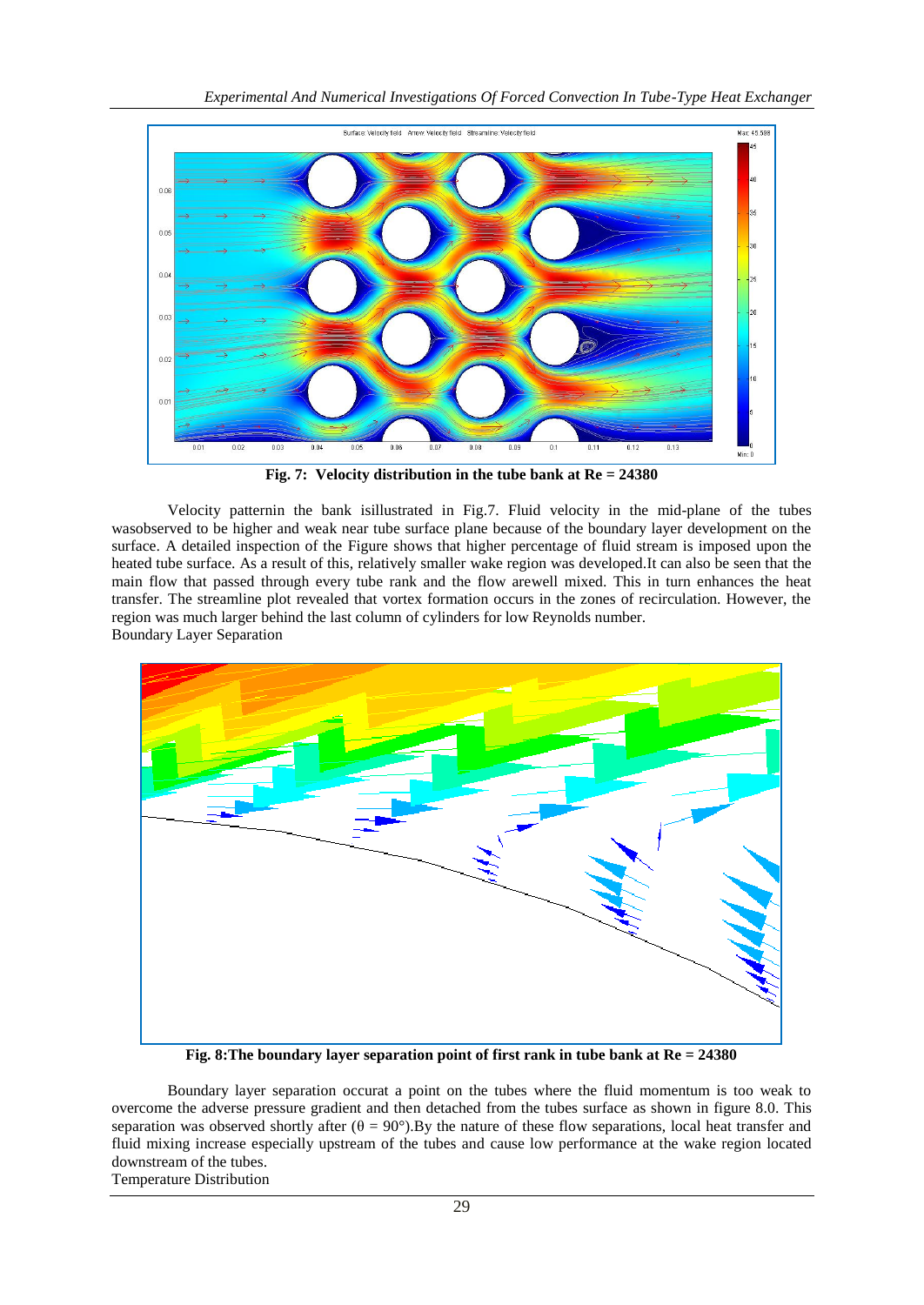

**Fig. 9: Temperature distributions in the tube bank at Re = 24380.**

Figure 9above shows the temperature distributions within the bank.The cooling rate of the heated element is grater within the tube-mid planes where maximum local velocity occurs. This was evident by the low temperature close to that of the free stream recorded. The temperature gradient near the upstream tube was higher due to the thin boundary layer thicken, while the temperature gradient down stream along the tube is lower than the upstream due to the wake flow.

The numerical data were essentially used to reveal temperature distribution and flow visualizations such as velocity distribution, boundary layer separation occurring within the tube bank. The experimental test was used to generate cooling curves. A logarithm plot for the rate of cooling was produced as shown in Fig. 3. The slope obtained from Fig. 3.0, together with the knowledge of the copper thermal capacity, mass, and surface area were used to calculate heat transfer coefficient between the heated copper element, and the air flow normal to it.

Pressure drop across the tube-type heat exchanger increase with increasing Reynolds.Numerical results were 12% higher than the experimental.

It is observed that the heat transfer coefficient increases, though at a diminishing rate, in successive columns of tubes. This is caused by the increasing level of turbulence and stability as the air passes through the tube bank.

Numerical Nusselt number was15% higher than that of the experimental results. The discrepancy in result could be due to poor convergence resulting from inability of the software to handle high turbulent flow that was obtained in the experimental work. Both the experimental and numerical predictions indicate that the Nusselt number and pressure drop increase with the increasing Reynolds number.

# **V. CONCLUSION**

The heat transfer coefficient was a function of the heated element position and Reynolds number in the tube bank. Numerical and experimental results compared favourably.The present numerical and experimental investigations suggest that changes in heat transfer fromcopper tube was dependenton the position and flow pattern (Reynolds number) in the heat exchanger while the pressure drop was a function of the Reynolds numbers.Downstream from the third column, the heat transfer stabilizes, such that little change occurs in the convection coefficient from tube beyond the fourth.